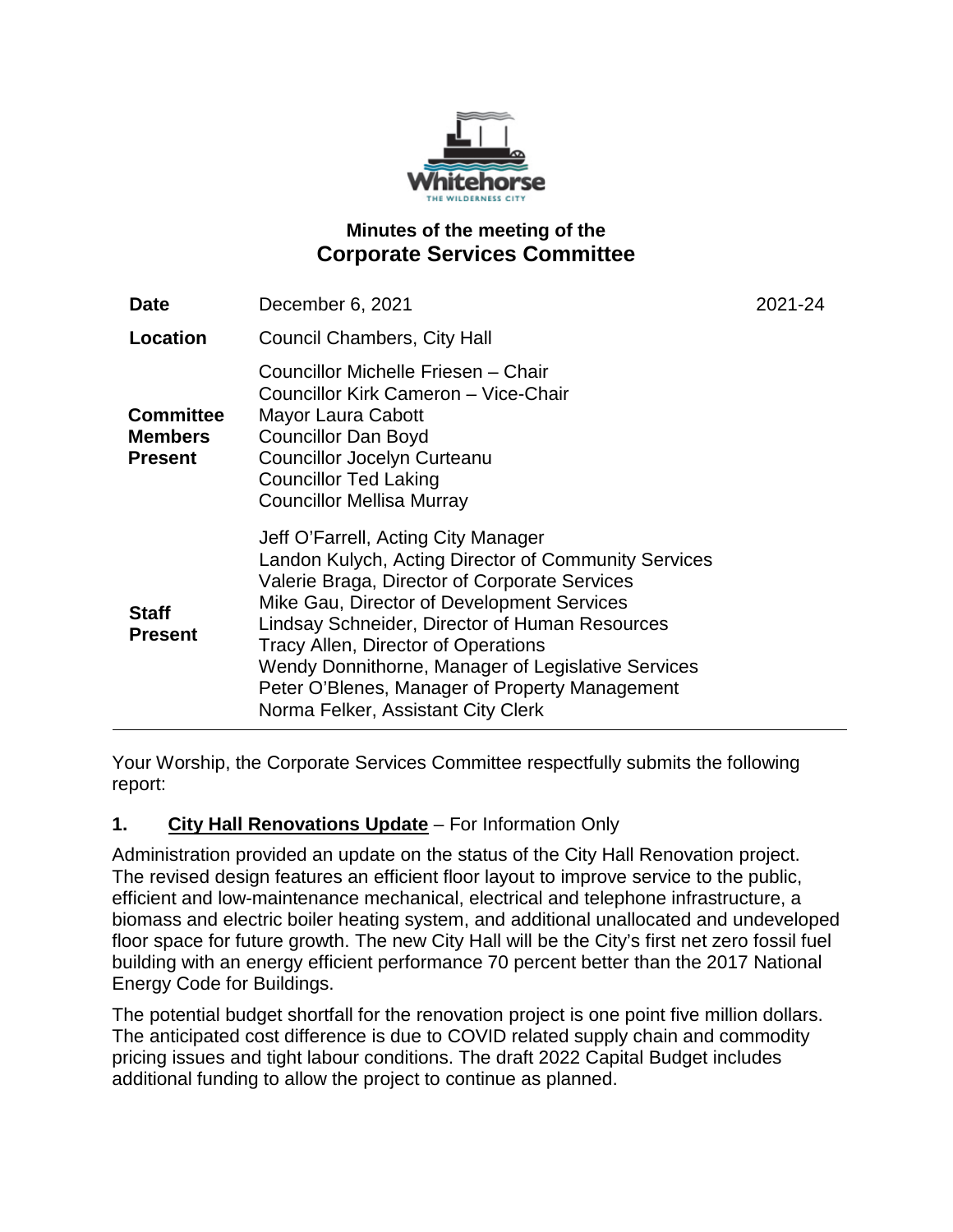Alternate locations for the relocation of existing City Hall staff during the construction period are being investigated, as well as a location for Council Chambers. A contract award is anticipated for early 2022, with staff relocation starting in late spring. Project completion is expected by the end of 2023.

Some Committee members expressed concerns over the changes in scope and raised questions about increases in cost over the seven-year period that this project has been in the works. It was suggested that the project should be re-considered.

Other Committee members spoke in support of staying the course with the current proposal, noting that the proposed building will address the needs of the growing population and the energy efficiencies realized can support the City's efforts to deal with the climate change emergency.

It was noted that costs are unlikely to go down in future, and that the federal funding program supporting this project will expire, with future opportunities for this type of municipal infrastructure funding unknown.

Administration confirmed that the proposed Transit Hub portion of the project is an essential component of the new Transit Route schedule that will be introduced next year.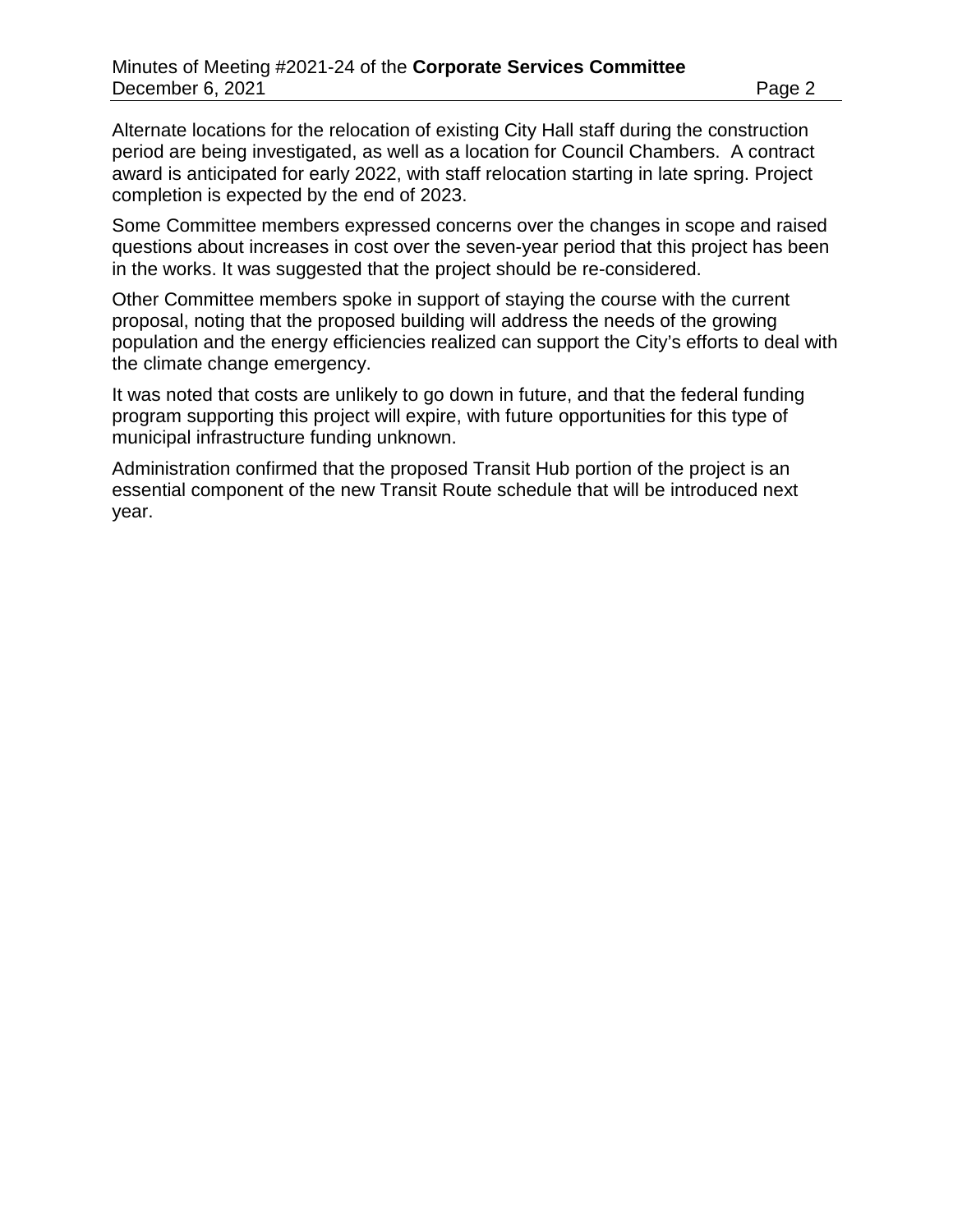

# **Minutes of the meeting of the City Planning Committee**

| <b>Date</b>                                          | December 6, 2021                                                                                                                                                                                                                                                                                                                                                                                                                                                    | 2021-24 |
|------------------------------------------------------|---------------------------------------------------------------------------------------------------------------------------------------------------------------------------------------------------------------------------------------------------------------------------------------------------------------------------------------------------------------------------------------------------------------------------------------------------------------------|---------|
| Location                                             | <b>Council Chambers, City Hall</b>                                                                                                                                                                                                                                                                                                                                                                                                                                  |         |
| <b>Committee</b><br><b>Members</b><br><b>Present</b> | Councillor Dan Boyd - Chair<br>Councillor Ted Laking - Vice Chair<br>Mayor Laura Cabott<br><b>Councillor Kirk Cameron</b><br>Councillor Jocelyn Curteanu<br><b>Councillor Michelle Friesen</b><br>Councillor Mellisa Murray                                                                                                                                                                                                                                         |         |
| <b>Staff</b><br><b>Present</b>                       | Jeff O'Farrell, Acting City Manager<br>Landon Kulych, Acting Director of Community Services<br>Valerie Braga, Director of Corporate Services<br>Mike Gau, Director of Development Services<br>Lindsay Schneider, Director of Human Resources<br>Tracy Allen, Director of Operations<br>Patrick Ross, Manager of Land and Building Services<br>Wendy Donnithorne, Manager of Legislative Services<br>Karmen Whitbread, Planner<br>Norma Felker, Assistant City Clerk |         |

Your Worship, the City Planning Committee respectfully submits the following report:

## **1. Subdivision Approval – Whistle Bend Phases 7 and 8**

Subdivision approval for Phase 7 of Whistle Bend expired in October 2021 and must be re-approved by Council. In addition, Administration is bringing forward a Phase 8 plan of subdivision for approval. A development agreement will set out the engineering and development standards as well as the development responsibilities of the City and the Government of Yukon.

The two application areas consist of approximately 13.1 hectares of land and will yield approximately 105 single-family lots, 41 townhouse lots, three multi-family lots and one greenbelt lot. All of the proposed lots conform to the applicable zoning regulations of the Zoning Bylaw.

A portion of the subdivision area intersects with the old Porter Creek lagoon and the current Whistle Bend snow storage area. The lagoon was previously remediated to an industrial standard and used for snow storage, but the area will require further clean up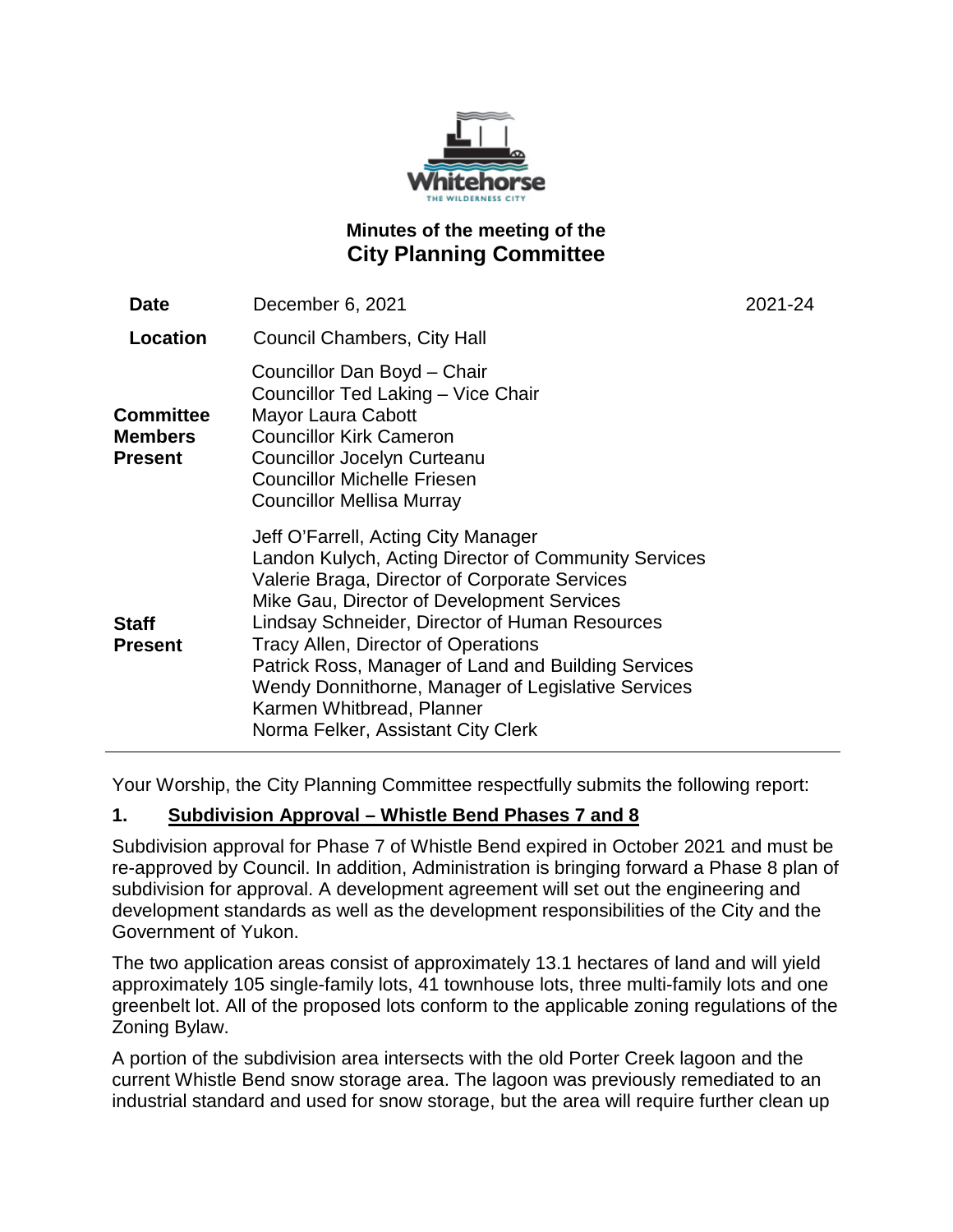prior to residential development. A new snow storage area will need to be established prior to the decommissioning of the current site. The roles and responsibilities of the City and Yukon for this work are outlined in the development agreement.

Public Use Land Dedication will be in the form of the 1.7-hectare greenbelt lot, and Residential Development Cost Charges will be collected at the time of building permit applications.

#### **The recommendation of the City Planning Committee is**

THAT the subdivision of approximately 13.1 hectares of land for the creation of new residential lots, lanes, roads, and a greenbelt for the areas known as Whistle Bend Phase 7 and Phase 8 be approved as shown on the proposed subdivision sketches, subject to the condition that the Government of Yukon enter into a Development Agreement with the City of Whitehorse for the construction of underground utilities, roads and lanes to service the proposed subdivision area and other areas of Whistle Bend Subdivision, as well as other specified on-site and off-site works.

## **2. Zoning Amendment – Whistle Bend Phase 9**

Administration is bringing forward an amendment to the Zoning Bylaw to establish the zoning for the area known as Phase 9 of Whistle Bend. Phase 9 is located near the entry-points of Area C at the outer perimeter of Whistle Bend. This phase is further from transit services and the commercial core–town square. Good connectivity is provided through perimeter trails and active transportation routes, and the area is planned for low-to-medium density residential development.

Phase 9 design ensures a mix of housing forms, including lots for single-detached homes, duplexes, townhouses and one multi-family lot.

In response to a question raised, Administration confirmed that the proposed zoning for Phase 9 would accommodate 165 total housing units. The actual development potential will be confirmed through detailed engineering and the subsequent subdivision of the area.

#### **The recommendation of the City Planning Committee is**

THAT Bylaw 2021-42, a bylaw to amend the Zoning Bylaw to establish the zoning of a parcel of vacant Commissioner's land comprising Phase 9 of Whistle Bend, be brought forward for consideration under the bylaw process.

## **3. Zoning Amendment – KDFN Lot 1216 on Robert Service Way**

The Kwanlin Dün First Nation's Chu Níikwän Development Corporation has applied to rezone a Settlement Land parcel at the intersection of Robert Service Way and the Alaska Highway to allow for Public Utility and Commercial/Industrial uses.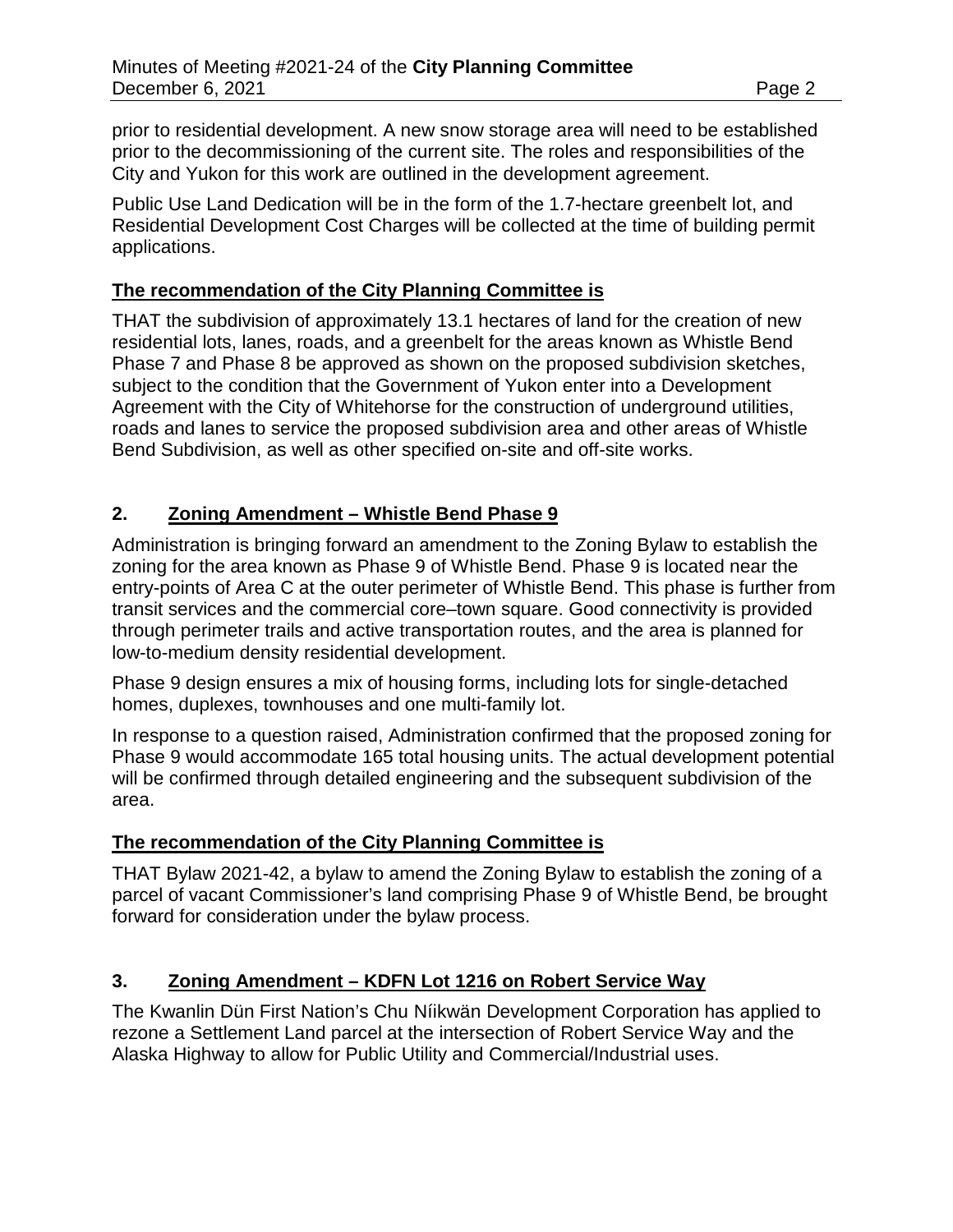The parcel zoned Public Utility will be leased to Yukon Energy for a Battery Energy Storage System Facility. The remaining portion will be zone Mixed-Use Commercial/Industrial to allow for the development of four commercial/industrial lots.

The proposed zoning aligns with the industrial designation under Kwanlin Dün's Self-Government Agreement, prohibits heavy industrial and residential uses on the site, and is consistent with the Official Community Plan and the Robert Service Way Planning Study.

Development planned for the site will not utilize municipal water or sewer services. Road access will be provided through the vacant Yukon land to the east, connecting with Robert Service Way at the Ear Lake Road intersection.

#### **The recommendation of the City Planning Committee is**

THAT Bylaw 2021-38, a bylaw to amend the zoning of Lot 1216 on Robert Service Way to allow for public utility and commercial/industrial uses, be brought forward for consideration under the bylaw process.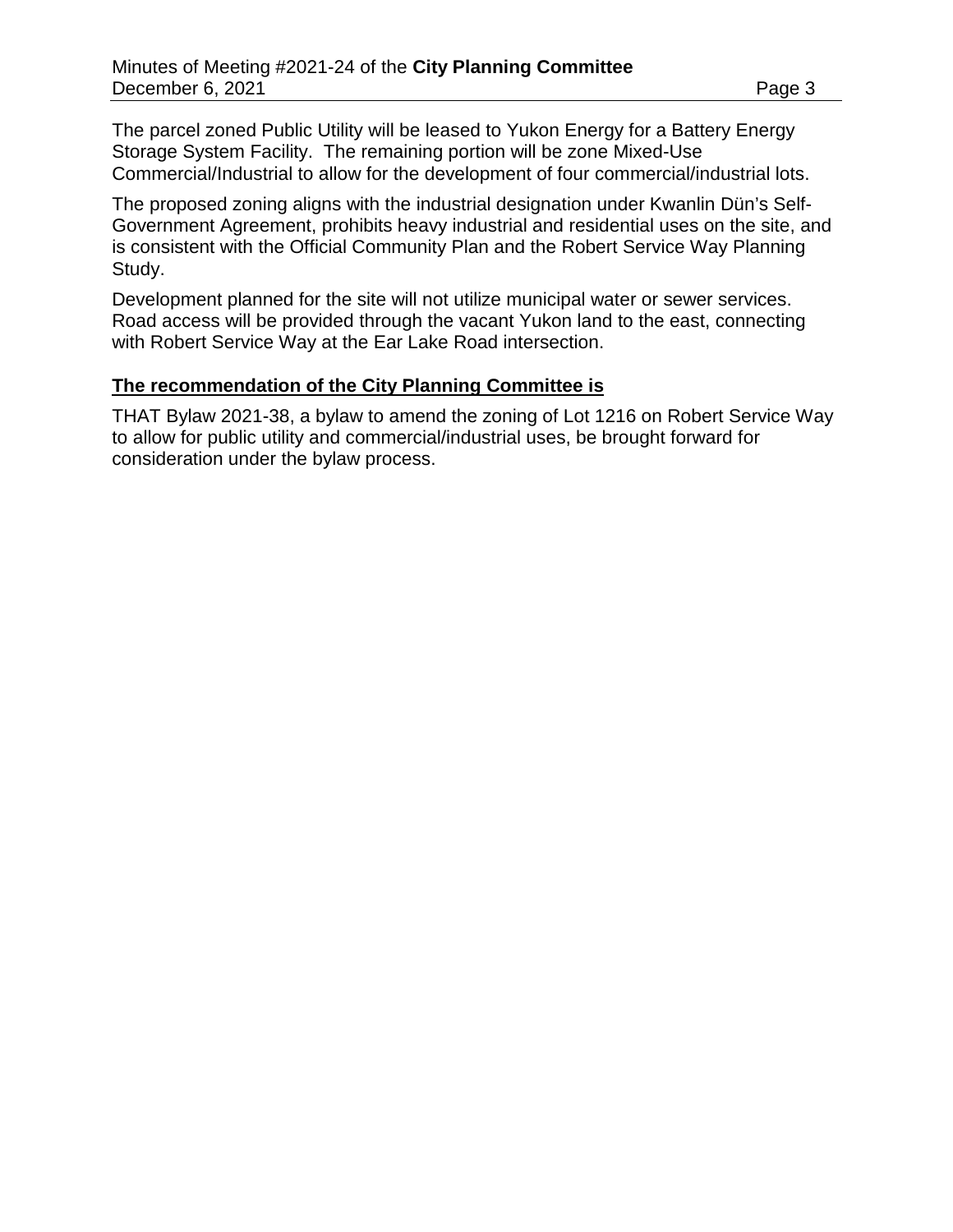

## **Minutes of the meeting of the Development Services Committee**

| <b>Date</b>                                          | December 6, 2021                                                                                                                                                                                                                                                                                                                                                                                                                                   | 2021-24 |
|------------------------------------------------------|----------------------------------------------------------------------------------------------------------------------------------------------------------------------------------------------------------------------------------------------------------------------------------------------------------------------------------------------------------------------------------------------------------------------------------------------------|---------|
| Location                                             | <b>Council Chambers, City Hall</b>                                                                                                                                                                                                                                                                                                                                                                                                                 |         |
| <b>Committee</b><br><b>Members</b><br><b>Present</b> | Councillor Jocelyn Curteanu - Chair<br>Councillor Mellisa Murray - Vice-Chair<br>Mayor Laura Cabott<br><b>Councillor Dan Boyd</b><br><b>Councillor Kirk Cameron</b><br><b>Councillor Michelle Friesen</b><br><b>Councillor Ted Laking</b>                                                                                                                                                                                                          |         |
| <b>Staff</b><br><b>Present</b>                       | Jeff O'Farrell, Acting City Manager<br>Landon Kulych, Acting Director of Community Services<br>Valerie Braga, Director of Corporate Services<br>Mike Gau, Director of Development Services<br>Lindsay Schneider, Director of Human Resources<br>Tracy Allen, Director of Operations<br>Wendy Donnithorne, Manager of Legislative Services<br>Sara Thomson, A/Manager of Planning and Sustainability Services<br>Norma Felker, Assistant City Clerk |         |

Your Worship, the Development Services Committee respectfully submits the following report:

## **1. Advisory Committee on Housing and Land Development**

A Committee member suggested that Council consider forming a Housing/Land Development Advisory Committee to address issues such as housing affordability, housing supply, and development permitting processes. Such a committee could provide expert advice to Council from the community. Committee members unanimously agreed with the concept of an advisory committee under the terms of the Advisory Committee Bylaw and to request Administration to bring forward a committee framework including terms of reference, mandate, membership and costs.

#### **The recommendation of the Development Services Committee is**

THAT Administration be directed to bring forward a framework for the development of a Housing Advisory Committee early in 2022.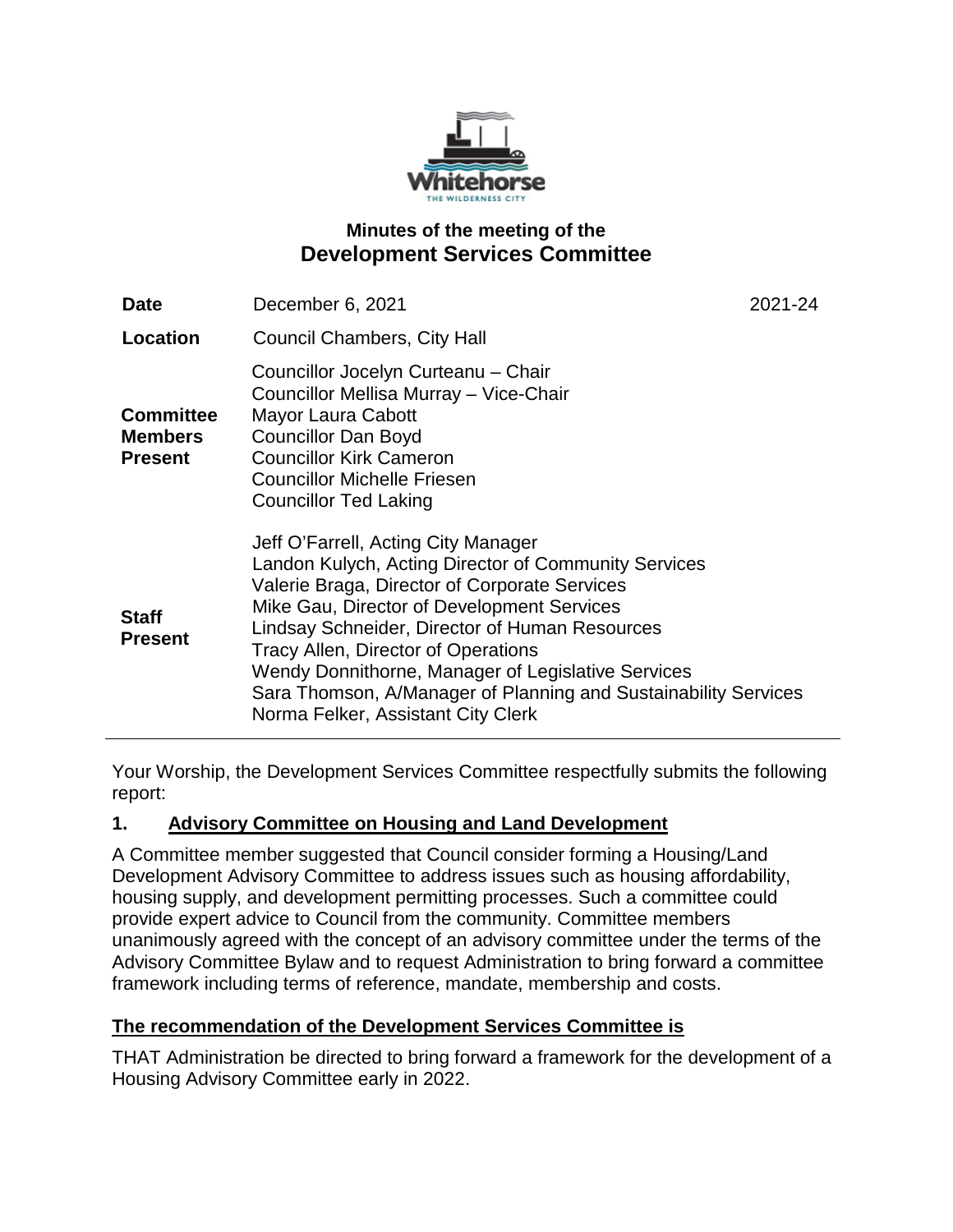

# **Minutes of the meeting of the City Operations Committee**

| <b>Date</b>                                          | December 6, 2021                                                                                                                                                                                                                                                                                                                                                                       | 2021-24 |
|------------------------------------------------------|----------------------------------------------------------------------------------------------------------------------------------------------------------------------------------------------------------------------------------------------------------------------------------------------------------------------------------------------------------------------------------------|---------|
| Location                                             | <b>Council Chambers, City Hall</b>                                                                                                                                                                                                                                                                                                                                                     |         |
| <b>Committee</b><br><b>Members</b><br><b>Present</b> | Councillor Ted Laking - Chair<br>Councillor Dan Boyd - Vice Chair<br>Mayor Laura Cabott<br>Deputy Mayor Mellisa Murray<br><b>Councillor Kirk Cameron</b><br><b>Councillor Jocelyn Curteanu</b><br><b>Councillor Michelle Friesen</b>                                                                                                                                                   |         |
| <b>Staff</b><br><b>Present</b>                       | Jeff O'Farrell, Acting City Manager<br>Landon Kulych, Acting Director of Community Services<br>Valerie Braga, Director of Corporate Services<br>Mike Gau, Director of Development Services<br>Lindsay Schneider, Director of Human Resources<br><b>Tracy Allen, Director of Operations</b><br>Wendy Donnithorne, Manager of Legislative Services<br>Norma Felker, Assistant City Clerk |         |

Your Worship, there is no report from the City Operations Committee.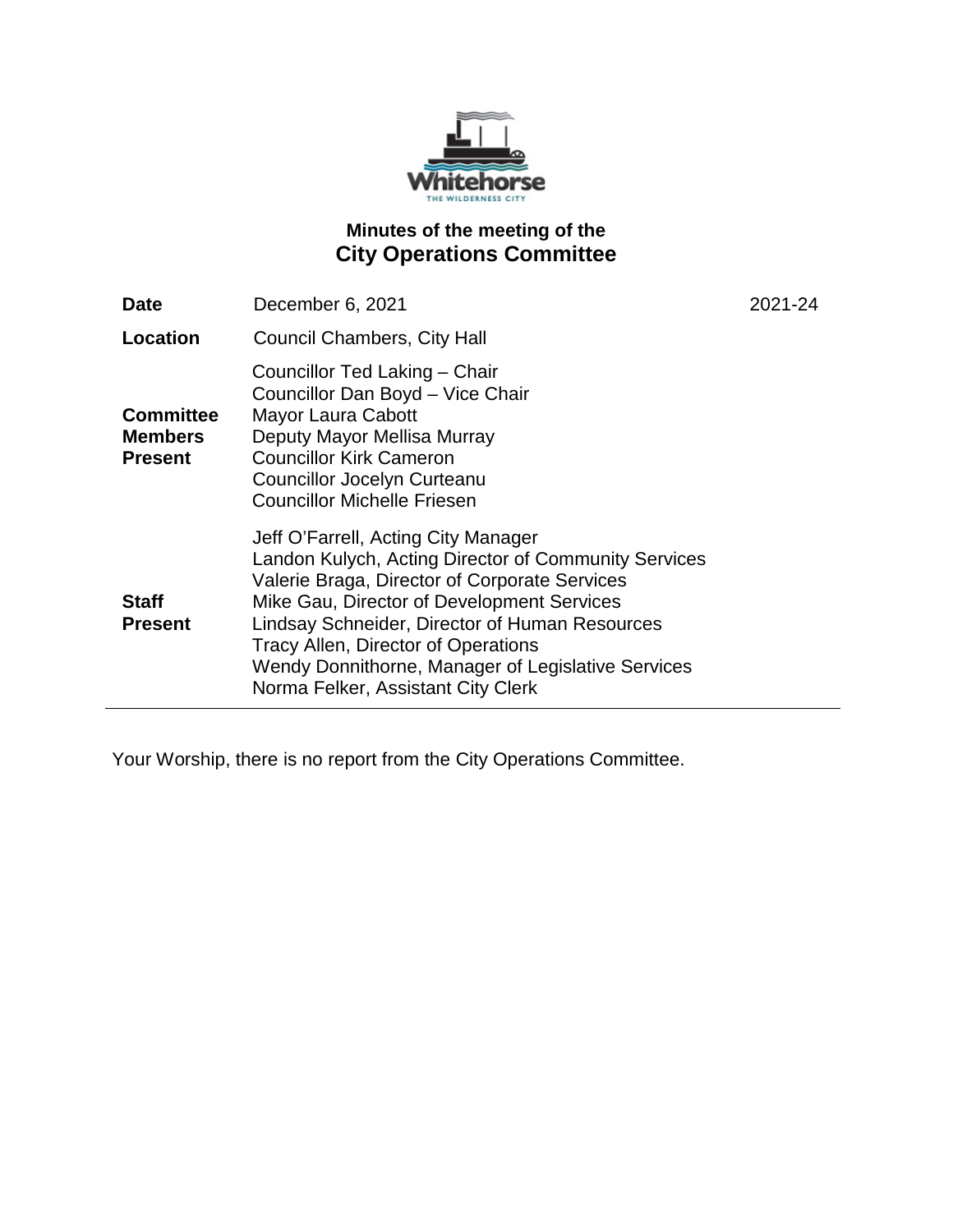

## **Minutes of the meeting of the Community Services Committee**

| <b>Date</b>                                          | December 6, 2021                                                                                                                                                                                                                                                                                                                                                                                                               | 2021-24 |
|------------------------------------------------------|--------------------------------------------------------------------------------------------------------------------------------------------------------------------------------------------------------------------------------------------------------------------------------------------------------------------------------------------------------------------------------------------------------------------------------|---------|
| Location                                             | <b>Council Chambers, City Hall</b>                                                                                                                                                                                                                                                                                                                                                                                             |         |
| <b>Committee</b><br><b>Members</b><br><b>Present</b> | Deputy Mayor Mellisa Murray - Chair<br>Councillor Michelle Friesen - Vice-Chair<br>Mayor Laura Cabott<br><b>Councillor Dan Boyd</b><br><b>Councillor Kirk Cameron</b><br><b>Councillor Jocelyn Curteanu</b><br><b>Councillor Ted Laking</b>                                                                                                                                                                                    |         |
| <b>Staff</b><br><b>Present</b>                       | Jeff O'Farrell, Acting City Manager<br>Landon Kulych, Acting Director of Community Services<br>Valerie Braga, Director of Corporate Services<br>Mike Gau, Director of Development Services<br>Lindsay Schneider, Director of Human Resources<br>Tracy Allen, Director of Operations<br>Wendy Donnithorne, Manager of Legislative Services<br>Meagan Wilson, Parks and Trails Coordinator<br>Norma Felker, Assistant City Clerk |         |

Your Worship, the Community Services Committee respectfully submits the following report:

## **1. Whitehorse South Trail Plan**

The Whitehorse South Trail Plan builds on the vision and guiding principles in the 2020 Trail Plan, as well as previous work completed through the Whitehorse Neighbourhood Trails Task Force planning process. Consistent with other neighbourhood trail plans, the Whitehorse South Trail Plan consists of a map that identifies existing trails, proposes trail use designations in accordance with the City's Trail Maintenance Policy, and identifies growth opportunities for new trail development in Whitehorse South.

The Whitehorse South Trail Plan was developed through a six-phase process that included background review and assembly, preparation of two drafts and a final trail plan map, and extensive engagement with the public, residents and stakeholders. Interagency meetings were also held with members of the Yukon Government Parks Branch to coordinate trail connections with Wolf Creek Territorial Park.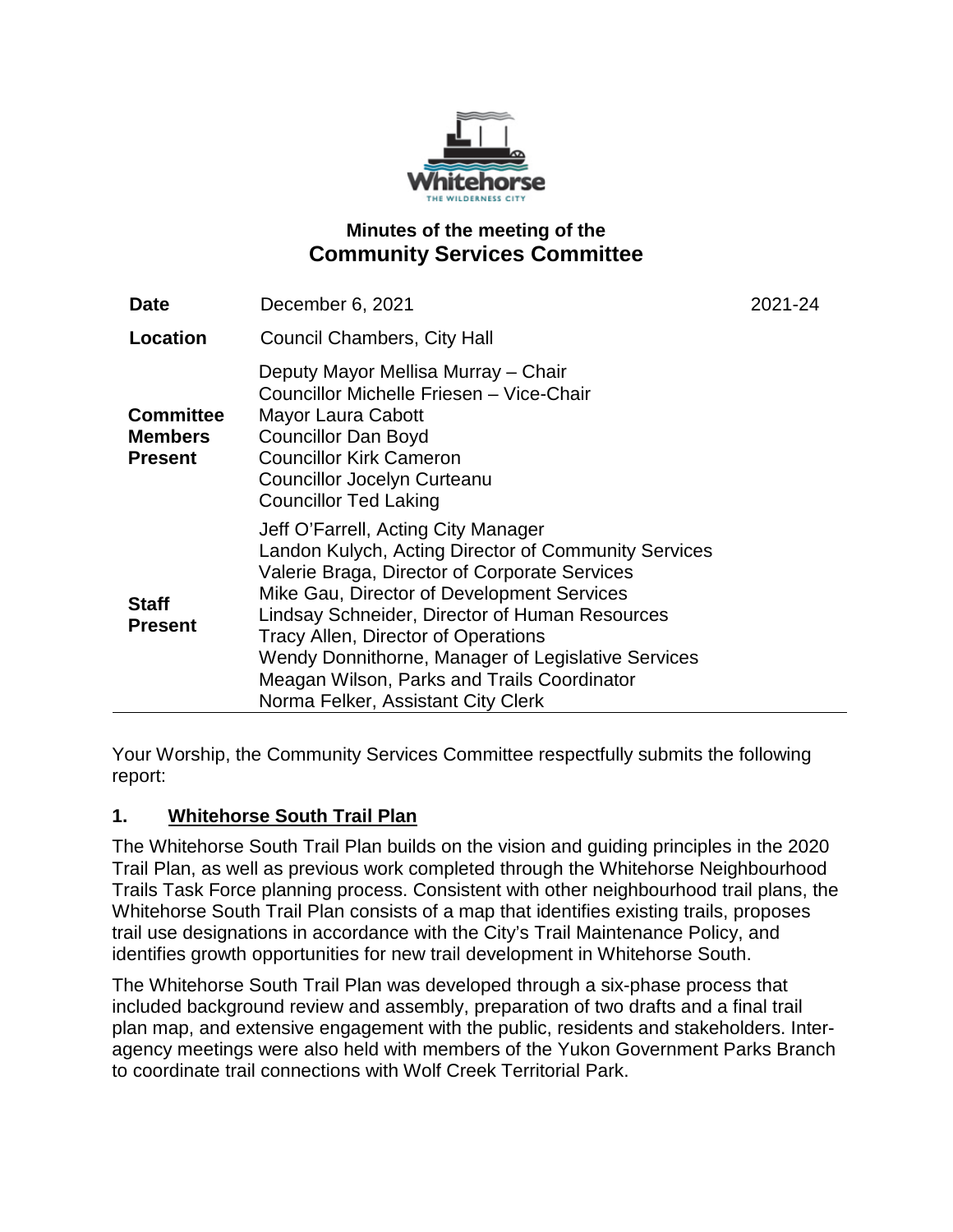The Whitehorse South Trail Plan will be used to inform the creation of annual work plans for the City trail crew and support to partners and Trail Stewards. While the Plan seeks to maximize the use of existing trails, several future trail connectors are proposed in the Plan in order to fill gaps along the Yukon River corridor and ensure access to trail loops from all neighbourhoods.

Keith Lay addressed the Committee on behalf of Active Trails Whitehorse Association to suggest that the Plan does not reflect the intent of the 2020 Trail Plan, which was to ensure that non-motorized trails are truly non-motorized. He urged Council to undertake the process that will add these trails to the Excluded Trails/Schedule "E" section of the Snowmobile Bylaw. This would ensure that at least a few trails in Whitehorse South are free from motorized use in both summer and winter. Mr. Lay also expressed concern that the Future Non-Motorized Trail Development section on the map is located within the boundaries of McIntyre Creek Regional Park.

In response to issues raised by Committee members, Administration agreed to add additional information to the map legend indicating that non-motorized trails may include snowmobile use.

#### **The recommendation of the Community Services Committee is**

THAT the 2021 Whitehorse South Trail Plan be approved as a guiding document.

#### **2. Vehicle Use in Cemeteries** – For Information Only

A Committee member noted that the current Cemeteries Bylaw restricts the use of vehicles in Grey Mountain Cemetery to "by appointment only" for the majority of the year, and stated that this inhibits access for seniors and persons with mobility challenges. Administration advised that there is no staff on site during the times that vehicle restrictions are in place. The closure to vehicle access is necessary to help protect the property from damage due to vandalism and improper vehicle use when there is no staff on site. Administration noted that when vehicle access is restricted, additional efforts are made to provide flexibility and address requests to access the cemetery in a timely manner.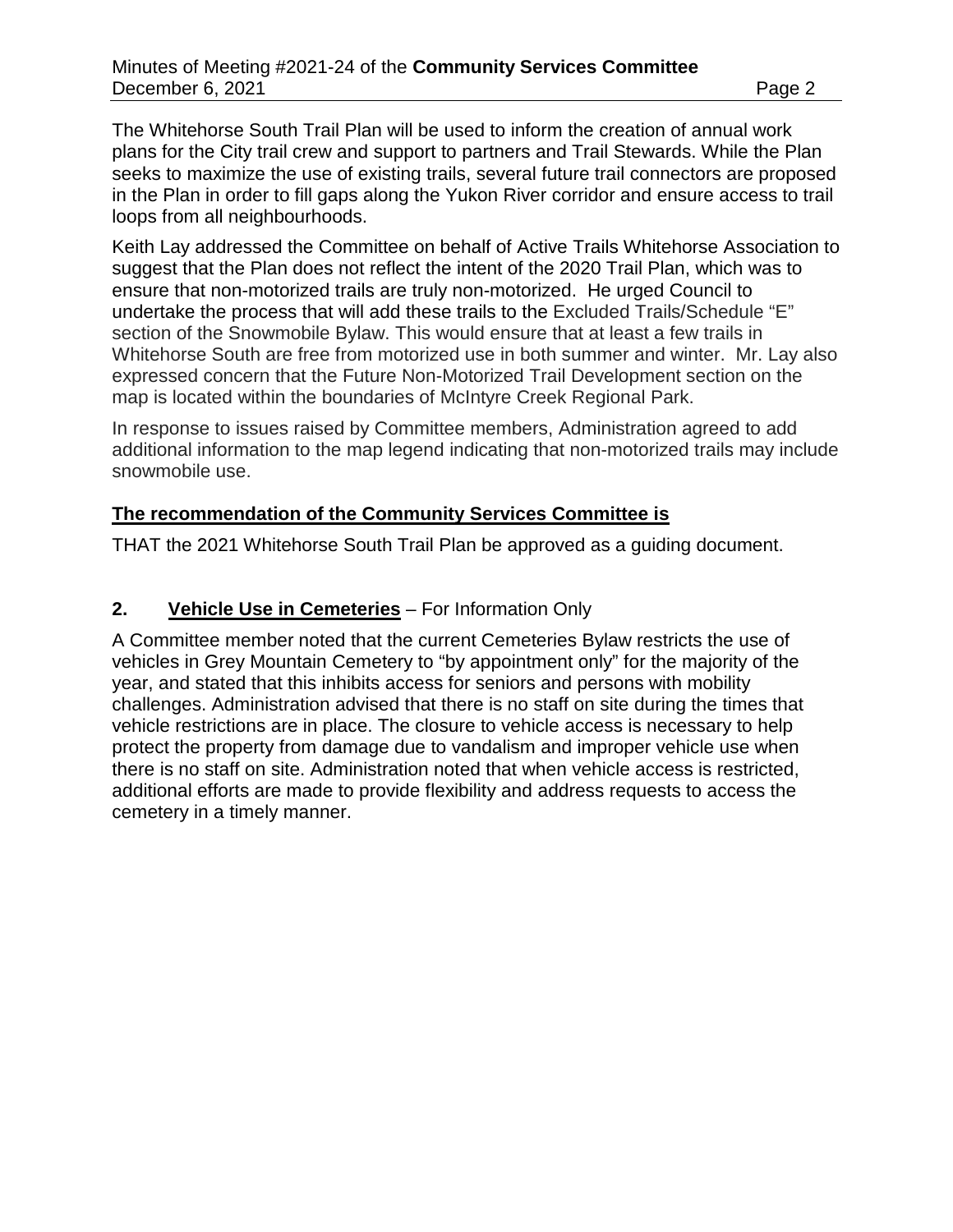

# **Minutes of the meeting of the Public Health and Safety Committee**

| Date                                                 | December 6, 2021                                                                                                                                                                                                                                                                                                                                                                | 2021-24 |
|------------------------------------------------------|---------------------------------------------------------------------------------------------------------------------------------------------------------------------------------------------------------------------------------------------------------------------------------------------------------------------------------------------------------------------------------|---------|
| Location                                             | <b>Council Chambers, City Hall</b>                                                                                                                                                                                                                                                                                                                                              |         |
| <b>Committee</b><br><b>Members</b><br><b>Present</b> | Councillor Kirk Cameron – Chair<br>Councillor Jocelyn Curteanu - Vice Chair<br><b>Mayor Laura Cabott</b><br>Deputy Mayor Mellisa Murray<br><b>Councillor Dan Boyd</b><br><b>Councillor Michelle Friesen</b><br><b>Councillor Ted Laking</b>                                                                                                                                     |         |
| <b>Staff</b><br><b>Present</b>                       | Jeff O'Farrell, Acting City Manager<br>Landon Kulych, Acting Director of Community Services<br>Valerie Braga, Director of Corporate Services<br>Mike Gau, Director of Development Services<br>Lindsay Schneider, Director of Human Resources<br>Tracy Allen, Director of Operations<br>Wendy Donnithorne, Manager of Legislative Services<br>Norma Felker, Assistant City Clerk |         |

Your Worship, the Public Health and Safety Committee respectfully submits the following report:

## **1. Safety Issues** – For Information Only

A Committee member noted that this date marks the  $32<sup>nd</sup>$  anniversary of the massacre of women at École Polytechnique in Montreal, and stated that local women's groups continue to express concerns regarding access to safe transportation and taxi safety issues. Administration was asked to provide an update on how the City is engaging with women's organizations with respect to the Vehicle for Hire Bylaw.

Administration advised that Council direction is needed in order to proceed with any changes to the Vehicle for Hire Bylaw. In the meantime, Bylaw Services is continuing discussions with various interest groups regarding taxi safety. The department also continues to work with the RCMP on taxi issues and is proceeding with regular taxi inspections. Research has been done in conjunction with the RCMP on taxi bylaws in other jurisdictions, but no bylaw amendments have been drafted.